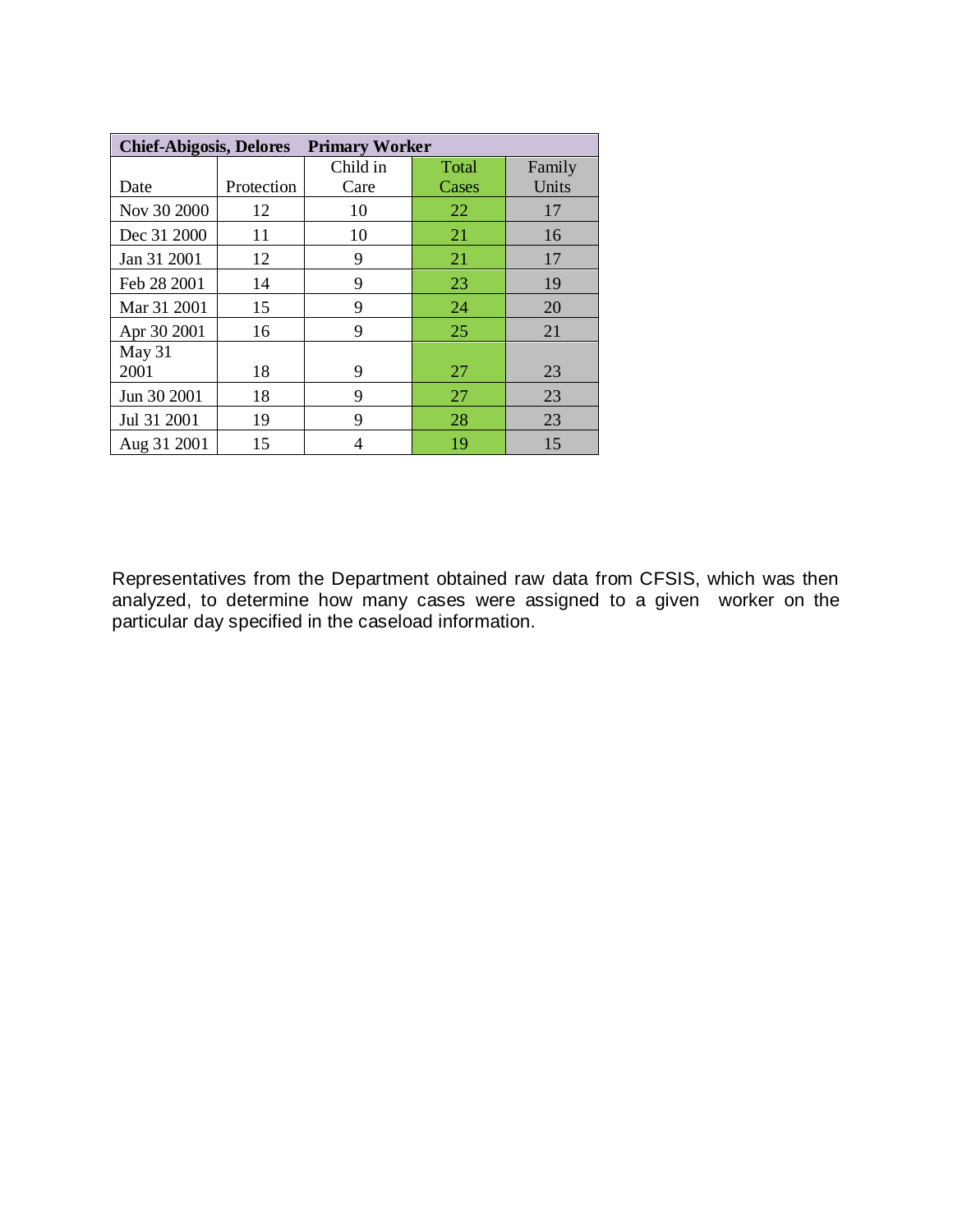| <b>Primary Worker</b><br><b>Epps, Kathy (Peterson)</b> |            |          |       |        |
|--------------------------------------------------------|------------|----------|-------|--------|
|                                                        |            | Child in | Total | Family |
| Date                                                   | Protection | Care     | Cases | Units  |
| Aug 31                                                 |            |          |       |        |
| 2001                                                   | 15         | 15       | 30    | 18     |
| Sep 30                                                 |            |          |       |        |
| 2001                                                   | 16         | 14       | 30    | 18     |
| Oct 31                                                 |            |          |       |        |
| 2001                                                   | 16         | 12       | 28    | 16     |
| Nov 30                                                 |            |          |       |        |
| 2001                                                   | 18         | 15       | 33    | 19     |
| Dec 31                                                 |            |          |       |        |
| 2001                                                   | 18         | 15       | 33    | 18     |
| Jan 31 2002                                            | 18         | 16       | 34    | 18     |
| Feb 28                                                 |            |          |       |        |
| 2002                                                   | 0          | 1        | 1     | 1      |
| Mar <sub>31</sub>                                      |            |          |       |        |
| 2002                                                   |            |          |       |        |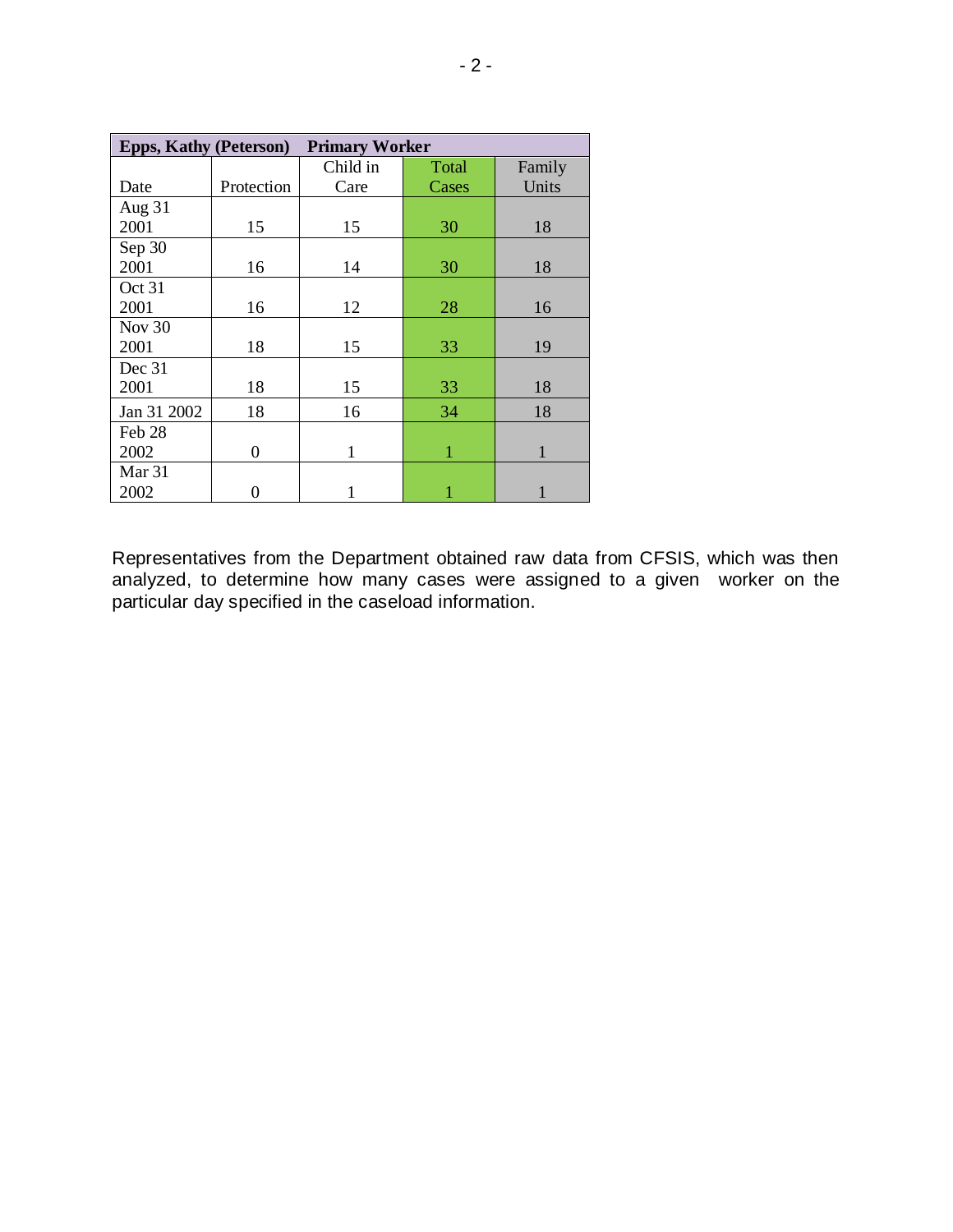|                       | <b>Fines, Della Primary Worker</b> |          |       |        |
|-----------------------|------------------------------------|----------|-------|--------|
|                       |                                    | Child in | Total | Family |
| Date                  | Protection                         | Care     | Cases | Units  |
| Jan 31 2004           | 17                                 | 12       | 29    | 16     |
| Feb 29                |                                    |          |       |        |
| 2004                  | 17                                 | 16       | 33    | 17     |
| Mar 31                |                                    |          |       |        |
| 2004                  | 19                                 | 16       | 35    | 17     |
| Apr 30                |                                    |          |       |        |
| 2004                  | 19                                 | 15       | 34    | 17     |
| May 31                |                                    |          |       |        |
| 2004                  | 16                                 | 17       | 33    | 14     |
| Jun 30 2004           | 16                                 | 15       | 31    | 14     |
| Jul 31 2004           | 16                                 | 15       | 31    | 14     |
| Aug 31                |                                    |          |       |        |
| 2004                  | 16                                 | 15       | 31    | 15     |
| Sep 30                |                                    |          |       |        |
| 2004                  | 16                                 | 14       | 30    | 16     |
| Oct 31                |                                    |          |       |        |
| 2004                  | 17                                 | 15       | 32    | 16     |
| <b>Nov 30</b>         |                                    |          |       |        |
| 2004                  | 17                                 | 13       | 30    | 15     |
| Dec 31<br>2004        | 17                                 | 18       | 35    | 17     |
|                       |                                    |          |       |        |
| Jan 31 2005           | 15                                 | 19       | 34    | 16     |
| Feb 28                |                                    |          |       |        |
| 2005<br>Mar 31        | 11                                 | 11       | 22    | 13     |
| 2005                  | 13                                 | 12       | 25    | 14     |
| Apr 30                |                                    |          |       |        |
| 2005                  | 11                                 | 12       | 23    | 13     |
| May 31                |                                    |          |       |        |
| 2005                  | 12                                 | 21       | 33    | 16     |
| Jun 30 2005           | 10                                 | 23       | 33    | 16     |
|                       | 9                                  |          |       |        |
| Jul 31 2005<br>Aug 31 |                                    | 23       | 32    | 15     |
| 2005                  | 10                                 | 22       | 32    | 16     |
| Sep 30                |                                    |          |       |        |
| 2005                  | 11                                 | 24       | 35    | 16     |
| Oct 31                |                                    |          |       |        |
| 2005                  | 12                                 | 21       | 33    | 16     |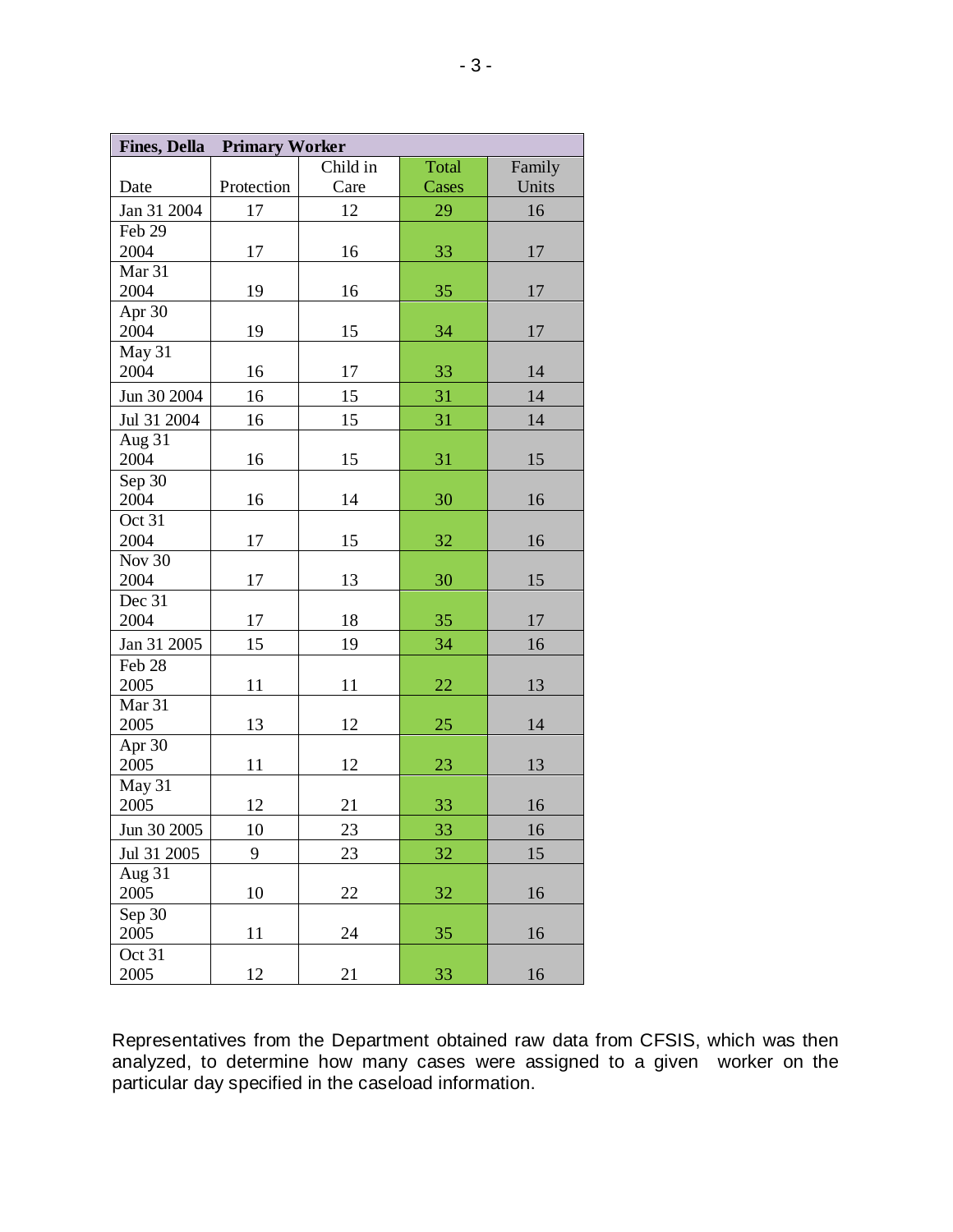| Greeley, Kerri-Lynn Primary Worker |            |          |       |        |
|------------------------------------|------------|----------|-------|--------|
|                                    |            | Child in | Total | Family |
| Date                               | Protection | Care     | Cases | Units  |
| May 31                             |            |          |       |        |
| 2000                               | 19         | 13       | 32    | 20     |
| Jun 30 2000                        | 20         | 13       | 33    | 21     |
| Jul 31 2000                        | 20         | 11       | 31    | 20     |
| Aug 31                             |            |          |       |        |
| 2000                               | 20         | 11       | 31    | 20     |
| Sep 30                             |            |          |       |        |
| 2000                               | 18         | 8        | 26    | 18     |
| Oct 31 2000                        | 9          |          | 9     | 9      |